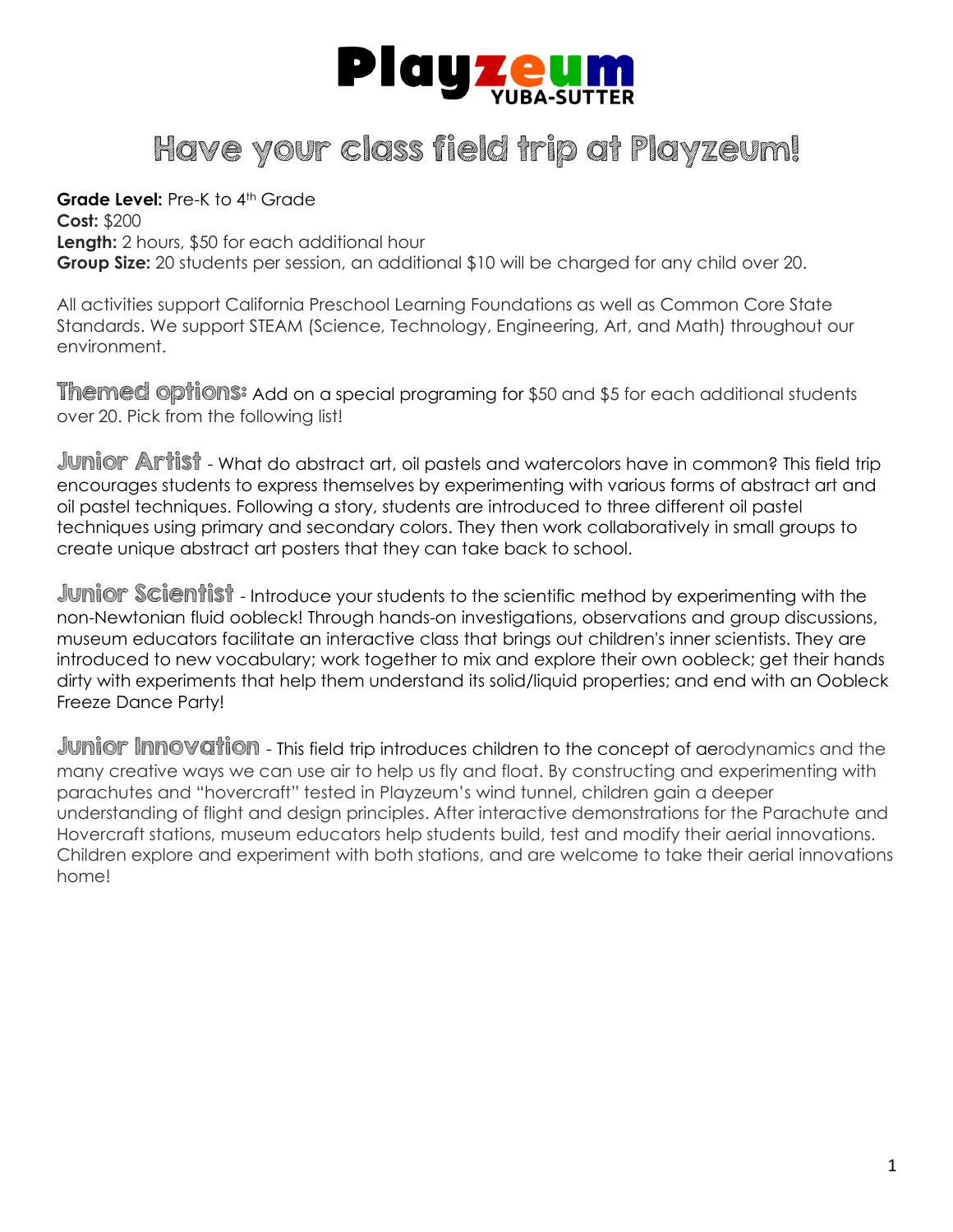

Please read carefully and read each section. Your date is not confirmed until you are contacted.

| <b>School/Organization Information:</b>                                                                                                                                                                                                  |                                                                        |      |                                                                                                           |                 |
|------------------------------------------------------------------------------------------------------------------------------------------------------------------------------------------------------------------------------------------|------------------------------------------------------------------------|------|-----------------------------------------------------------------------------------------------------------|-----------------|
|                                                                                                                                                                                                                                          |                                                                        |      |                                                                                                           |                 |
|                                                                                                                                                                                                                                          |                                                                        |      |                                                                                                           |                 |
|                                                                                                                                                                                                                                          |                                                                        |      |                                                                                                           |                 |
| City: _________________________________State: __________________________________Zip Code: __________________________                                                                                                                     |                                                                        |      |                                                                                                           |                 |
|                                                                                                                                                                                                                                          |                                                                        |      |                                                                                                           |                 |
| Primary Contact Information (All fields must be completed):                                                                                                                                                                              |                                                                        |      |                                                                                                           |                 |
|                                                                                                                                                                                                                                          |                                                                        |      |                                                                                                           |                 |
|                                                                                                                                                                                                                                          |                                                                        |      | Contact Phone: __________________________Contact Cell: __________________________ Email: ________________ |                 |
| <b>Choice</b>                                                                                                                                                                                                                            | Day of the Week                                                        | Date |                                                                                                           | Field Trip Type |
|                                                                                                                                                                                                                                          |                                                                        |      |                                                                                                           |                 |
|                                                                                                                                                                                                                                          |                                                                        |      |                                                                                                           |                 |
| Type of School: Preschool. Letementary Letrivate Letther (Specify): Letther (Specify):                                                                                                                                                   |                                                                        |      |                                                                                                           |                 |
| Grade Level(s) AND Age(s) Attending:                                                                                                                                                                                                     |                                                                        |      |                                                                                                           |                 |
| # of Classes Attending: ________ # of Children Attending: ________ # of Chaperones Attending**: ______<br>** Chaperones Policy: Chaperones in ratio are complimentary. Additional chaperones above the required ratio are \$5/chaperone. |                                                                        |      |                                                                                                           |                 |
|                                                                                                                                                                                                                                          | <b>Chaperone Ratio Requirements:</b>                                   |      |                                                                                                           |                 |
|                                                                                                                                                                                                                                          | (Minimum chaperones are required and are based off the youngest child) |      |                                                                                                           |                 |
|                                                                                                                                                                                                                                          | 0-3 year old-1 Adult: 3 Children                                       |      |                                                                                                           |                 |
|                                                                                                                                                                                                                                          | 4-7 year old - 1 Adult: 5 Children                                     |      |                                                                                                           |                 |
|                                                                                                                                                                                                                                          | 8+ year old-1 Adult: 8 Children                                        |      |                                                                                                           |                 |
| <b>Preferred Arrival Time:</b>                                                                                                                                                                                                           |                                                                        |      |                                                                                                           |                 |
| Preferred Departure Time:                                                                                                                                                                                                                |                                                                        |      |                                                                                                           |                 |

If the minimum number of chaperones does not attend with your field trip, Playzeum of Yuba-Sutter reserves the right to follow the appropriate actions:

- **Your field trip group may be prohibited from visiting the museum, and you will not receive a refund for the amount**
- **Your field trip group may be charged \$50.00 per Playzeum Staff Member needed to properly accommodate your field trip to ensure that students are in the proper ratio while visiting the museum.**

Attending chaperones must be *at least* 16-years-old in order to accompany a group of students.

**Please Initial: \_\_\_\_\_\_\_\_\_\_**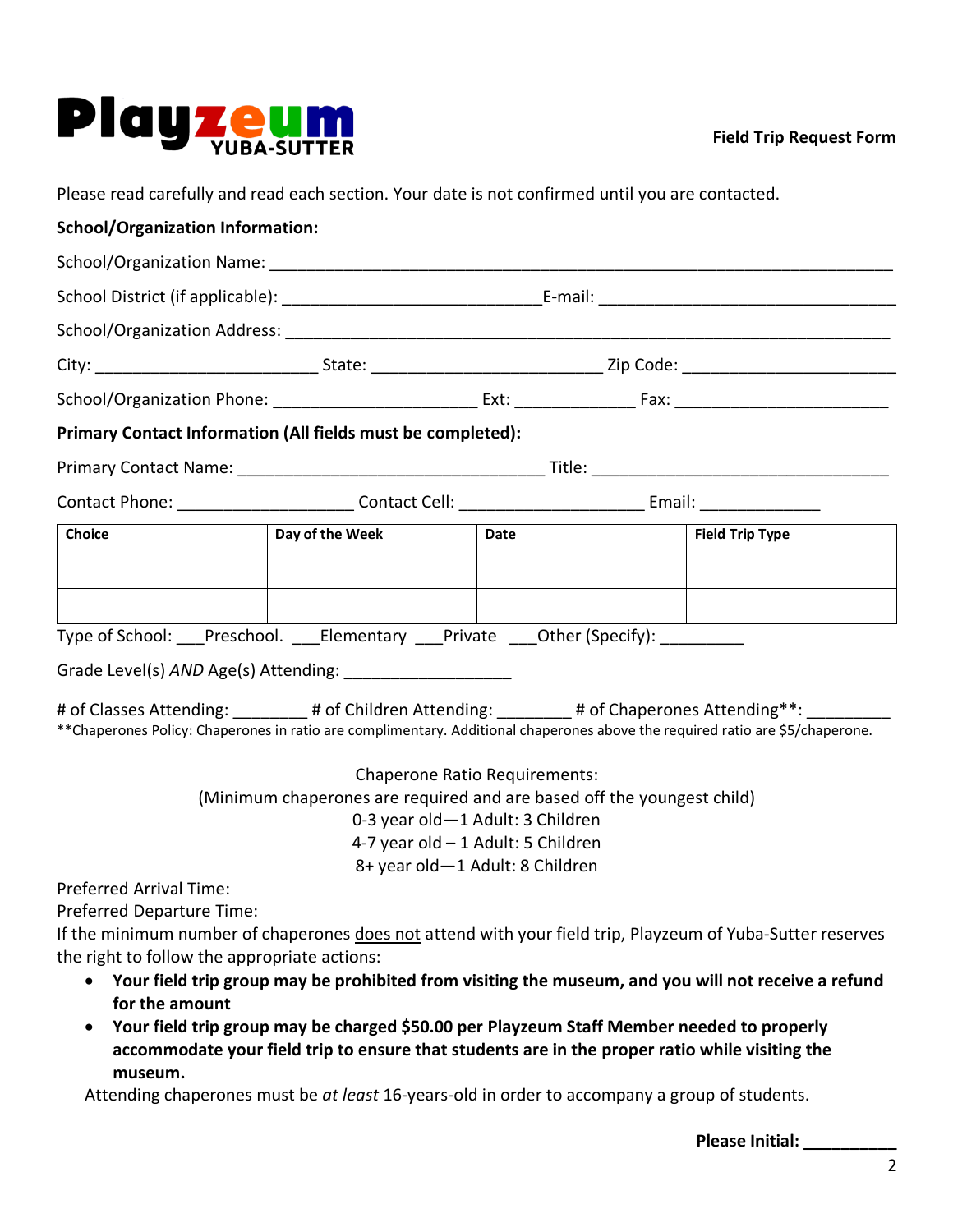**Field Trip Policies:** By initialing each section you are agreeing to the Playzeum's field trip policies. All sections must be completed, or your request will be considered incomplete and will not be processed.

| <b>Additional Information</b>                                                                                       |  |  |  |  |
|---------------------------------------------------------------------------------------------------------------------|--|--|--|--|
| Please specify any special needs for your group (i.e. adjusted lights, sounds,, etc.):                              |  |  |  |  |
| Arriving by bus? Yes ___ No Number of buses:<br>Arriving by caravan? $\overline{\Box}$ Yes   No Number of carivans: |  |  |  |  |

| Please list each participating teacher's name and email: |        |        |  |  |
|----------------------------------------------------------|--------|--------|--|--|
| Lead Teacher Name:                                       | Email: | Phone: |  |  |
| Teacher Name:                                            | Email: | Phone: |  |  |
| Teacher Name:                                            | Email: | Phone: |  |  |

### **Field Trip Booking Policy and Procedure:**

1. Upon Playzeum's receipt of your Field Trip Contract and deposit, we will contact you via e-mail to confirm that the date you requested was available and has been secure for your field trip.

2. At that time we will e-mail you a "Deposit Confirmation & Invoice" stating your visit date, arrival and departure time, final balance, and the due date of your final balance.

3. Visits must be paid in full 3 weeks prior to your visit date. Once final payment has been received by Yuba-Sutter Playzeum a "Final Confirmation" e-mail will be sent to the primary contact. This e-mail will include your full itinerary, chaperone instructions, bus parking map, and field Trip Curriculum packet (if applicable).

**Please Initial: \_\_\_\_\_\_\_\_**

#### **Cancelation/Refund Policy**

Playzeum Yuba-Sutter reserves the right to cancel this agreement if the payment deadlines are not met. Reservation dates may be rescheduled up to 3 weeks (15 business days) in advance of the visit date with no penalty. In the event that a school/organization must cancel their reservation less than 15 business days from the scheduled visit date, the deposit will be forfeited. All deposits are non-refundable. In addition, **Playzeum of Yuba-Sutter will cancel the school/organizations field trip visit if payment is not received by the final payment due date and the deposit will be forfeited.** Cancelations are not official until the school/organization receives a written and/or email from the Playzeum of Yuba-Sutter.

#### **Children and/or Adults Who Are Absent:**

Unfortunately, Playzeum of Yuba-Sutter will not refund and amount for children and or adults who do not attend the field trip. Children who are absent will receive the "Buy One, Get One Free" voucher for their paid visit on their next trip. **Please Initial: \_\_\_\_\_\_\_\_**

#### **Electronics Policy**

Playzeum Yuba-Sutter is a cell phone and electronics free facility. Please ensure all members of your field trip refrain from texting, calling, or using their phones as it distracts from ensuring the safety of children (pictures and videos with cell phones are permitted). Laptops and tablets are not allowed. **Please Initial: Please Initial: Please Initial: Please Initial: Please Initial: Please Initial: Please Initial: Please Initial: Please Initial: Please Initial: Plea**